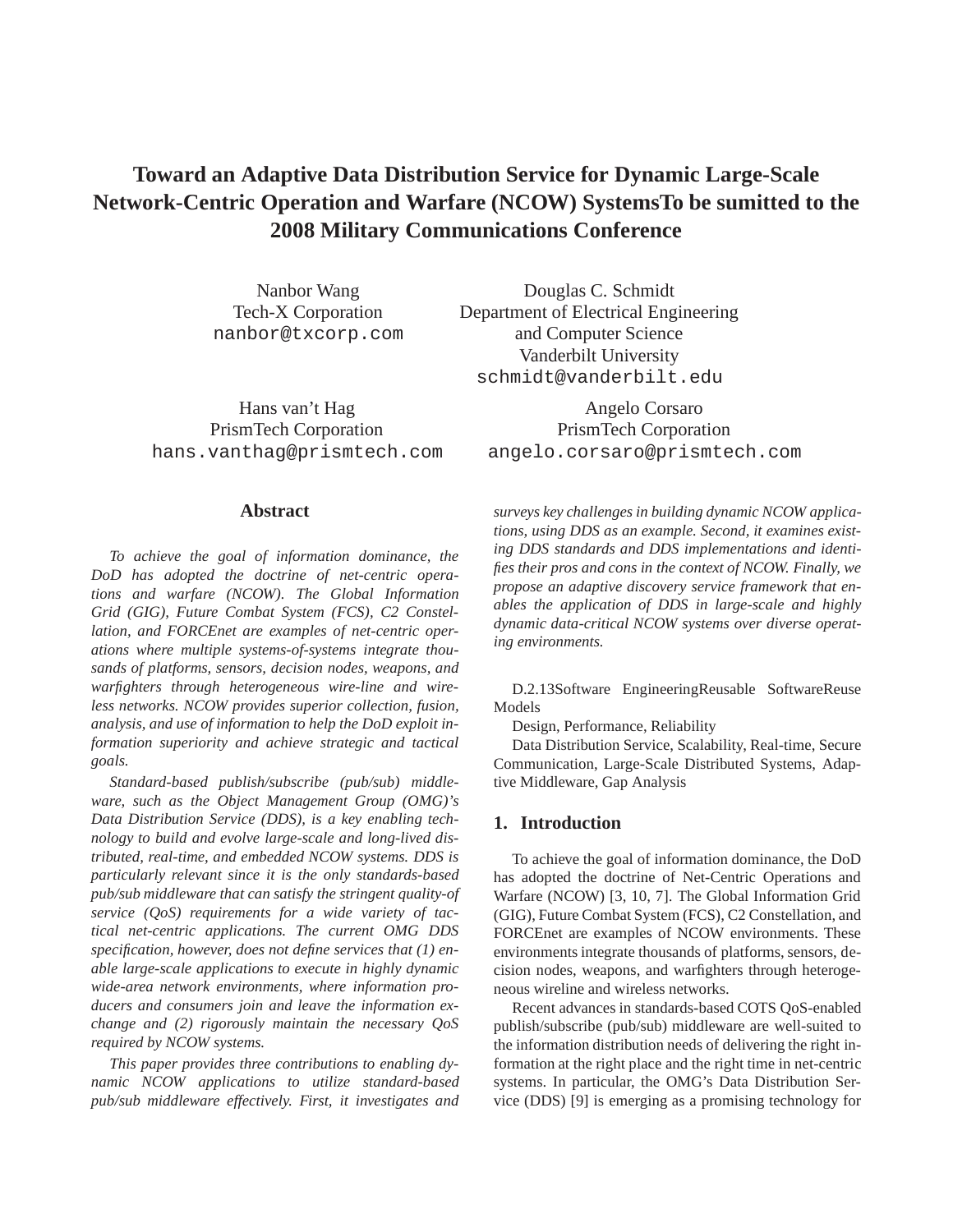net-centric operations. The DDS standard offers advanced features, such as data durability, priority, update frequency, and data delivery latency, to satisfy the stringent QoS requirements for a wide variety of tactical net-centric applications [12].

System functional and QoS requirements can put different constraints and demands on how a specific DDS system can/-should be built. The diversity of execution environments and QoS requirements of net-centric systems-ofsystems can impose different requirements on the underlying DDS platform. Moreover, increased security threats in WAN environments make information assurance (IA), such as secure communication, user authentication, access control, and data integrity, a key capability a DDS infrastructure must support. It is essential for DDS implementations to provide the required QoS and performance trade-offs scalably and adaptively based on these constraints and requirements.

Most DDS implementations, including PrismTech's OpenSplice DDS, RTI's RTI DDS, and OCI's OpenDDS, use multicast mechanisms to enable efficient and reliable data distribution to multiple recipients. Unfortunately, for existing DDS implementations, setting up underlying multicast mechanisms require static preconfiguration of nodes, which is incompatible with the needs of a highly dynamic WAN environment, such as the GIG. One key missing feature in supporting dynamic DDS usage over a WAN-based net-centric environment is a discovery framework that can bootstrap the DDS infrastructure by dynamically (re)configuring the underlying multicasting mechanisms to deliver the right information to the right place(s) at the right time.

To support the mission-critical systems in a diverse WAN-environment, a discovery service for DDS must operate with real-time, fault-tolerance, and IA QoS assurances [4]. Alternative discovery mechanisms are thus needed to assist the DDS infrastructure to support these QoS requirements based on the combination of system requirements and environmental constraints. This paper proposes a framework-based approach that allows the deployment of alternative discovery strategies based on specific system's QoS requirements, such as time constraints and reliability, and the type of network(s) upon which it operates.

The remainder of this paper is organized as follows: Section 2 gives an overview of OMG's DDS; Section 3 illustrates the challenges in applying DDS in a dynamic NCOW environment; Section 4 presents how an adaptive discovery framework can help DDS address these challenges; Section 5 reviews how a DDS discovery service can help provision the information assurance supports of NCOW; and Section 6 presents concluding remarks.

## **2. Overview of DDS**

The OMG Data Distribution Service (DDS) specification defines a data-centric communication standard for wide variety of computing environments, ranging from small networked embedded systems up to large-scale information backbones. DDS provides a scalable, platform-independent, and location-independent middleware infrastructure to connect information producers to consumers. DDS also supports many quality-of-service (QoS) properties, such as asynchronous, loosely-coupled, time-sensitive and reliable data distribution at multiple layers (*e.g.*, middleware, operating system, and network).

At the core of DDS is the Data-Centric Publish-Subscribe (DCPS) model, which defines standard interfaces that enable applications running on heterogeneous platforms to write/read data to/from a global data space in a net-centric system. Applications can use this global data space to share information with other applications by declaring their intent to publish data that is categorized into one or more topics of interest to participants. Similarly, applications can use this data space to access topics of interest by declaring their intent to become subscribers. The underlying DCPS middleware propagates data samples written by publishers into the global data space, where it is disseminated to interested subscribers. The DCPS model decouples the declaration of information access intent from the information access, thereby enabling the DDS middleware to support and optimize QoS-enabled communication.

The following DDS entities (also shown in Figure 1) are involved in creating and using a DCPS-based application:

- **Domain** DDS applications send and receive data within a domain, which provides a virtual communication environment for participants having the same domain id. This environment also isolates participants associated with different domains, *i.e.*, only participants within the same domain can communicate, which is useful for isolating and optimizing communication within a community that shares common interests.
- **Domain Participant** A domain participant is an entity that represents a DDS application's participation in a domain. It serves as factory, container, and manager for the DDS entities described below.
- **Data Writer and Publisher** Applications use data writers to publish data values to the global data space of a domain. A publisher is created by a domain participant and used as a factory to create and manage a group of data writers that publish their data in the same logical partition within the global data space.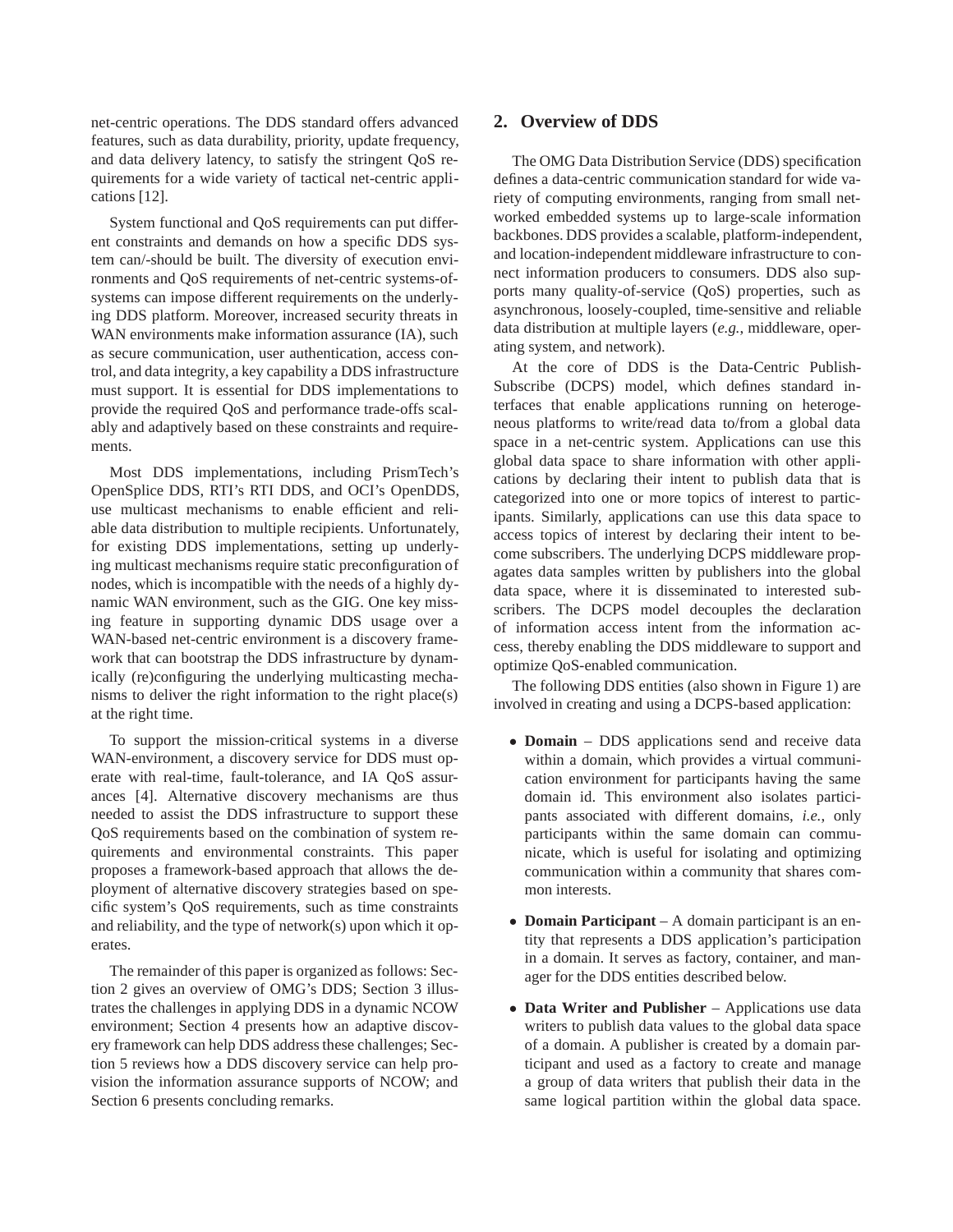Data writers and publishers have related QoS policies that drive their behavior as DDS entities.

- **Subscriber and Data Reader** Applications use data readers to receive data. A subscriber is created by a domain participant and used as a factory to create and manage data readers. A data reader can obtain its subscribed data via two approaches, as shown in Figure 2: (1) listener-based, which provides an asynchronous mechanism to obtain data via callbacks in a separate thread that does not block the main application and (2) waitset-based, which provides a synchronous mechanism that blocks the application until a designated condition is met.
- **Topic** A topic connects a data writer with a data reader, *i.e.*, communication does not occur unless the topic published by a data writer matches a topic subscribed to by a data reader. Communication via topics is anonymous and transparent, *i.e.*, publishers and subscribers need not be concerned with how topics are created nor who is writing/reading them since the DDS DCPS middleware manages these issues.



**Figure 1. Architecture of DDS**



**Figure 2. Listener- and Waitset-based Notification**

Below, we describe the benefits of DDS relative to client/server-based SOA middleware (such as CORBA, .NET, J2EE, and SOAP-based Web Services) and conventional pub/sub middleware (such as the CORBA Event Service and the Java Message Service).



**Figure 3. Optimizations and QoS Capabilities of DDS**



**Figure 4. Listener- and Waitset-based Notification**

Figures 3 and 4 show DDS capabilities that make it better suited than conventional middleware platforms as the basis of net-centric systems. Figure  $3(A)$  shows that DDS has fewer layers in its architecture than conventional Service-Oriented Architecture (SOA) standards, which minimizes its latency and jitter significantly, as shown in Section 4. Figure 3(B) shows that DDS supports many QoS policies, such as:

1. The durability of information, *i.e.*, if and how long published information is to be maintained within the global information space for late joining subscribers.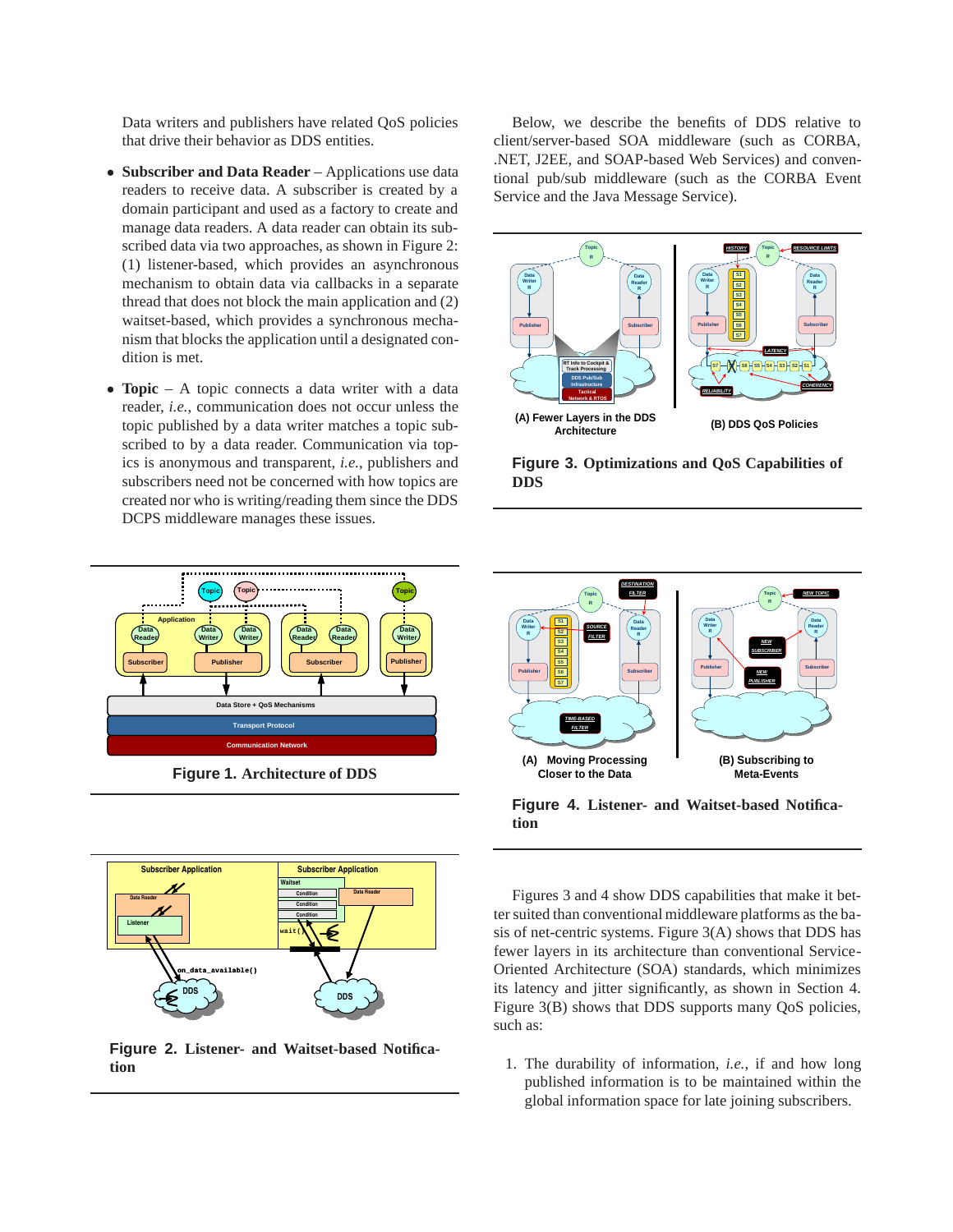- 2. The degree and scope of coherency for information updates, *i.e.*, whether a group of updates can be received as a unit and in the order in which they were sent.
- 3. The frequency of information updates, *i.e.*, the rate at which updated values are sent and/or received.
- 4. The maximum latency of data delivery, *i.e.*, a bound on the acceptable interval between the time data is sent and received
- 5. The priority of data delivery, *i.e.*, the priority used by the underlying transport to deliver the data.
- 6. The reliability of data delivery, *i.e.*, whether missed deliveries will be retried.
- 7. How to arbitrate simultaneous modifications to shared data by multiple writers, *i.e.*, to determine which modification to apply.
- 8. Mechanisms to assert and determine liveliness, *i.e.*, whether or not a publish-related entity is active.
- 9. Content awareness, *i.e.*, fine-grained expressions of interest by data receivers which allows filtering and/or querying information based upon its actual content
- 10. The duration of data validity, *i.e.*, the specification of an expiration time for data to avoid delivering "stale" data.
- 11. The depth of the "history" included in updates, *i.e.*, how many prior updates will be available at any time, *e.g.*, "only the most recent update," "the last n updates," or "all prior updates".

These QoS policies can be configured at various levels of granularity (*i.e.*, topics, publishers, data writers, subscribers, and data readers), thereby allowing application developers to construct customized contracts based on the specific QoS requirements of individual entities. Since the identity of publishers and subscribers are unknown to each other, the DCPS middleware is responsible for determining whether the QoS policies offered by a publisher are compatible with those required by a subscriber, allowing data distribution only when compatibility is achieved.

Figure 4(A) shows how DDS can migrate processing closer to the data source, which reduces bandwidth in resource-constrained network links. Figure 4(B) shows how DDS enables clients to subscribe to meta-events that they can use to detect dynamic changes in network topology, membership, and QoS levels. This mechanism helps net-centric systems adapt to operating environments that change continuously.

## **3. Challenges in Applying DDS for Largescale Distributed Applications**

Most DDS implementations, including PrismTech's OpenSplice DDS, RTI's RTI DDS, and OCI's OpenDDS, use multicast mechanisms to enable efficient and reliable data distribution to multiple recipients. Unfortunately, configuring underlying multicast mechanisms

in existing DDS implementations requires static preconfiguration of nodes, which is incompatible with the needs of a highly dynamic wide-area network (WAN) environments needed to support NCOW. One key missing feature in supporting dynamic DDS usage over a WAN-based net-centric environment is a discovery framework that can bootstrap the DDS infrastructure by dynamically (re)configuring the underlying multicasting mechanisms to deliver the right information to the right place(s) at the right time.

Specifically, operating a pub/sub such as DDS over the WAN must address the following challenges:

- 1. **Increased dynamism** A key strength in DDS is its scalability. Not every node participating in an information exchange needs to know about every other node in the exchange, or the topology of the overall connection and the exact flow of information. In a netcentric environment, however, new and arbitrary nodes may need to participate in information exchange of a certain topic. Without *a priori* knowledge of how to join an existing multicasting network of an existing DDS system, a new node may have trouble joining the existing information exchange and start a new, separate information distribution system of the same topic. Conversely, the dynamic nature of net-centric systems makes it hard to preconfigure all systems as it will make the overall system susceptible to minor changes, such as node joining and leaving multicast groups.
- 2. **Predictability and dependability** Mission-critical applications often have stringent timing constraints. Certain stimuli must produce proper responses within a certain time bound. Information consumers with such requirements need to start reacting to incoming information as soon as they subscribe to the information. Likewise, information producers expect the information they publish to be handled promptly once they start publishing it. Likewise, mission-critical applications must be able to tolerate faults. Nodes participating in an information exchange may leave the network without notice due to a cyber attack or hardware failure. Likewise, new nodes must be able to join an information exchange regardless of faults.
- 3. **More diversified environment** Many different types of networking technologies and hardware platforms can coexist in WAN-based net-centric systems. Since net-centric operations strive to integrate the overall warfighting entities over the WAN, a pub/sub-based net-centric system can span multiple types of networks, including high-bandwidth, low-latency fiber optic connections; conventional enterprise LANs; and high-latency, narrow-bandwidth, and unreliable wireless links. Similarly, net-centric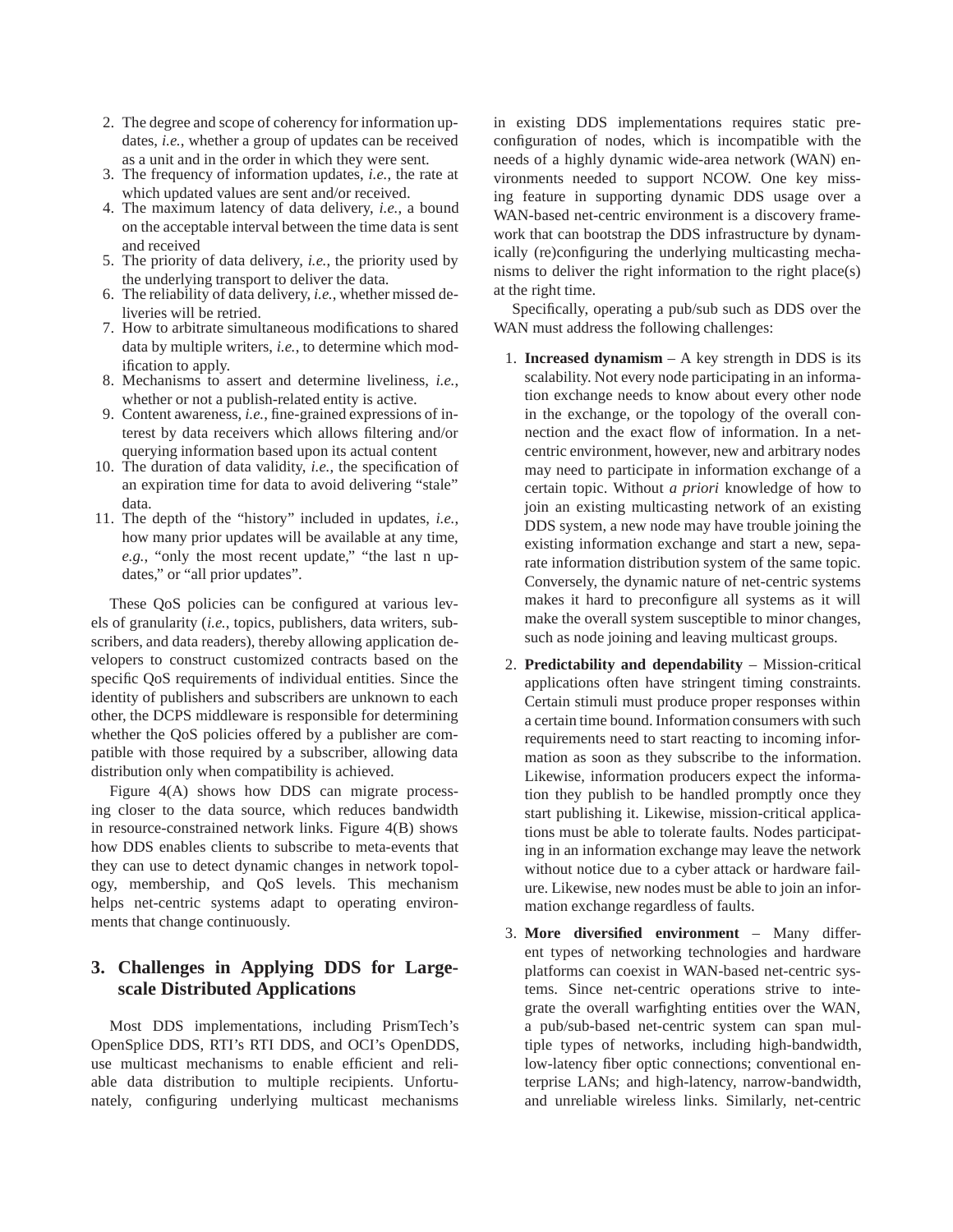systems may need to connect diverse hardware devices with different resources and computing power such as PDAs for warfighters, different sensors, and high-performance target tracking clusters. DDS implementations must therefore satisfy the functional and systemic requirements of the system, even in such demanding environments.

4. **Increased security threats** – Unlike LAN-based DDS deployments (such as on a single airplane), where IA can typically be guaranteed via strict physical protection to network infrastructure and preconfigured encryption tokens, providing IA in QoS-enabled pub/sub middleware in a WAN environment presents several new challenges. First, the confidentiality of the information is threatened when it is transferred over unprotected communication links that connect to unauthorized parties. Second, the integrity of the information could be vulnerable due to the large numbers of potential erroneous or malicious information emitters. Finally, the availability of information may be hindered by various cyber attacks, such as distributed denial-ofservice.

## **4. Requirements for an Adaptive Discovery Framework**

To satisfy the consraints mentioned in Section 3, there is a need to separate the discovery mechanism from the DDS implementation, thereby allowing DDS users to employ diverse discovery strategies based on the operational and environmental constraints. At the highest level, the key functionality of the discovery service in the context of DDS infrastructure is to inform internal DDS entities that share a common interest and wish to exchange data, the existence of each other and provide hints on how they can communicate with each other. Key requirements that must be addressed by the design and implementation of an adaptive discovery service include:

• **Efficiently associating DDS entities with shared mutual interests.** There are many levels and granularities where DDS entities can share mutual interests and exchange different data. Different DDS implementations employ different strategies and thus different programming modules (such as domain participants in a Real-Time Publish-Subscribe (RTPS)-based [5] implementation or daemon processes in a hierarchical message routing implementation) to establish the multicasting connections. Regardless of the implementation strategies, the modules responsible for establishing the multicasting connections within the same domain share common interests regarding what is available in this domain, *e.g.*, what topics are available. These modules must therefore exchange information with each other to identify common

interests, *i.e.*, various DDS built-in and user-defined topics.

Determining and matching common interests, however, not only involves a common topic, but also various QoS properties associated with the topic. For example, a data writer can *offer* certain QoS properties, whereas a data reader can *request* certain QoS properties. Moreover, even when a data writer and reader share an identical topic, these two entities will communicate with each other only when the offered and requested QoS properties are compatible.

Other QoS properties not directly associated with topics can also affect their mutual interests. For example, domain participants hosting topics can have a list of partition QoS properties that segments the global data space further. Only topics whose domain participants share at least one common partition are considered mutually interested in each other. Likewise, other DDS built-in topics, such as USER DATA that is often used to attach user credentials for authentication, can affect the interests among data readers and data writers and their ability to communicate.

Providing a discovery service to manage communication between domain participants is the most important and fundamental need for a DDS infrastructure over a dynamic WAN environment. Only when all relevant participants can communicate with each other can they establish the next level of discovery service, *i.e.*, associating topics and their data readers and data writers. Building such discovery service data can be performed within the previously established domain participant network. All the associations will be a subnet or the domain participant network.

• **Supporting robust communication hints.** Other than providing information on other entities sharing a common interest, a WAN-DDS discovery service should also provide robust communication hints on how these entities can be reached efficiently. The actual information of such communication hints provided by the discovery service depends on the actual multicasting mechanisms a DDS implementation employs. For example, a combination of Internet address, port number describe the most basic information for reaching an entity using low level transports such as IP Multicast or overlay multicast networks using unicast over virtual multicast trees. More advanced multicast mechanisms used by a DDS implementation may provide better QoS support, such as priority, and can benefit from more comprehensive communication hints, *e.g.*, providing information on multiple communication endpoints for different communication priorities.

• **Seamless integration with standards.** To facilitate message exchange between publishers and subscribers that use different implementations of DDS, a separate OMG DDS Interoperability Wire Protocol Specification [8] defines the network protocol based on the RTPS wire protocol specification [5] for Fieldbus, which is a networking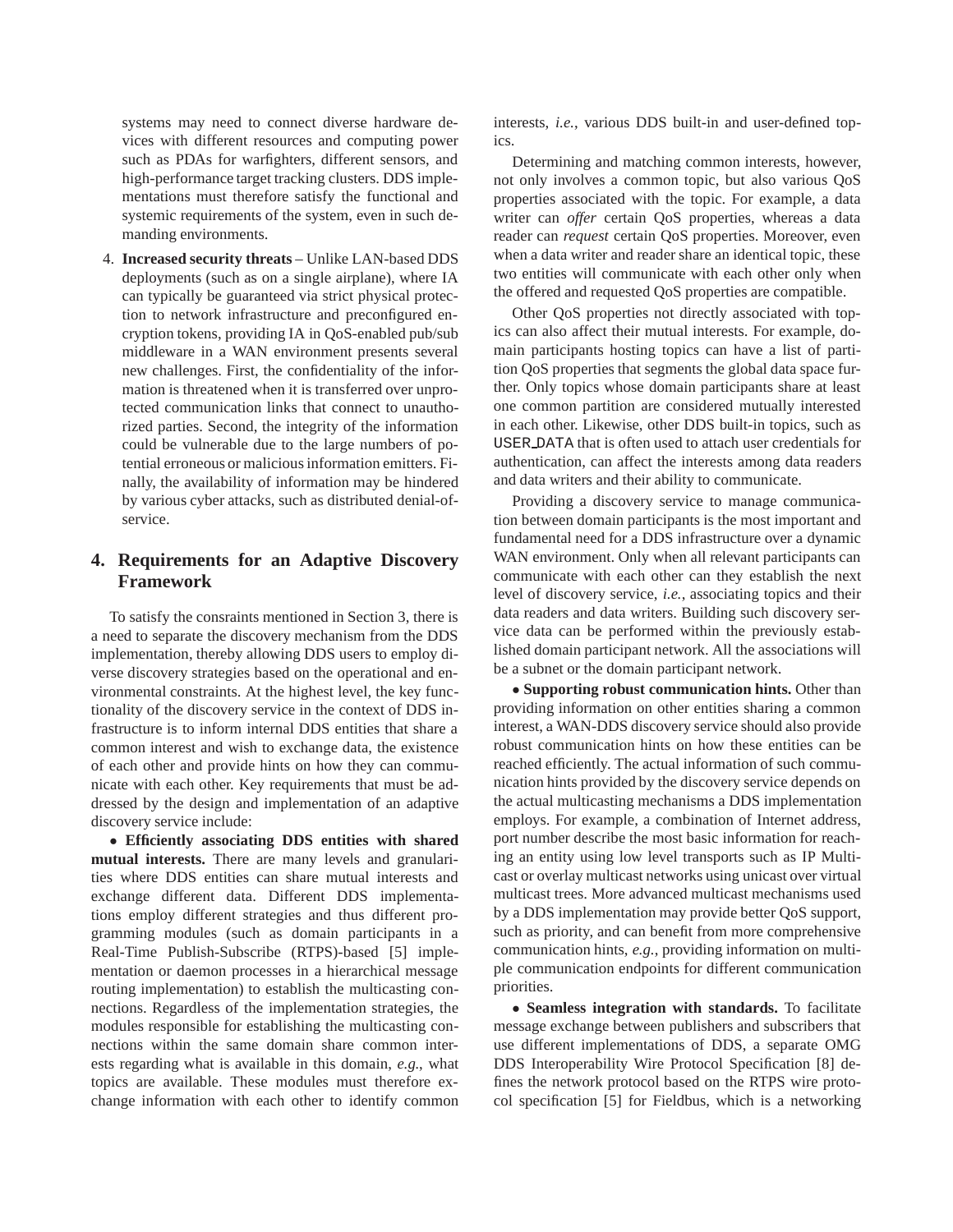mechanism for industrial control and measurement based on LAN. All DDS implementations must support this specification when they interoperate with other implementations. RTPS-based protocols can provide good performance and predictability for applications deployed in a LAN environment or relatively controlled network environment.

Discovery services are also available in the RTPS protocol. In particular, the RTPS specification defines a discovery service for domain participants called the *Participant Discovery Protocol* (PDP) and another for matching data readers and data writers called the *Endpoint Discovery Protocol* (EDP). Two specific interoperable protocols (SPDP and SEDP) are layered atop RTPS using special built-in topics and data readers/writers. These discovery protocols present potential scalability concerns due to the amount of data exchanges periodically and the number of multicast groups required. They also require the need to preconfigure nodes to bootstrap the discovery service. The scalability issue of such decentralized peer-to-peer "heavyweight groups" approach is well-documented [13, 11] in the group communication research literature.

Taking into account of other characteristics of discovery services—together with the two key requirements of DDS discovery service describes above—we have identified the following key features needed for a WAN-DDS discovery service once information about other aspects of systems are available:

- The discovery service must allow the use of alternative discoverying strategies to adapt to the specific operating environment. For example, a hierarchical discovery service using a fixed set of servers may scale well for DDS applications running over an enterprise network. Alternatively, a discovery service using peer-topeer-based protocols, such as the Simple Service Discovery Protocol (SSDP), may better serve DDS applications running over mobile ad-hoc network.
- The discovery service must be integrated with the underlying DDS configuration system seamlessly to allow dynamic reconfiguration of multicasting network. This integration allows a DDS applications to avoid the need of a multicasting network that incorporates all possible participants by establishing multiple smaller overlaying multicasting networks.
- An adaptive discovery service framework needs to address the scalability issue in RTPS protocol by limiting the messages for new participant to join a new DDS domain.

## **5. Informantion Assurance Support in the Discovery Service**

Information assurance (IA) has become a key issue for NCOW applications. Key IA capabilities include, identify authentication, access control, information integrity and information encryption. Unlike a LAN where physical access can easily be enforced, the openness of a WAN requires careful integration of IA with the pub/sub middleware. Since discovery services provide the bootstrapping mechanisms for pub/sub middleware in a WAN environment, it is essential that IA support be an integral part of the discovery service. Such integration not only protects basic information of what DDS entities (such as topics, publishers, and subscribers) are on the network, but also helps provision IA support in the pub/sub middleware.

The integration described above is consistent with our approach of having the discovery service interacts with the underlying multicast mechanisms and configure an autonomous overlay network. The discovery framework should provide the overall infrastructure mechanism to ensure that the security enforcement mechanisms cannot be bypassed, are always invoked, and are tamper-proof. This requirement applies to all the operations of pub/sub middleware, including discovery, writing (publishing), and reading (subscribing) of data. The distribution mechanism of the pub/sub middleware must also support multi-layered security to enforce information compartment based on different security levels of application and user identity.

We believe DDS middleware should support IA through the following approaches:

- Industrial standards such as public key certificates and X.509 public key infrastructure (PKI), are promising solutions. Conversations with our Phase II subcontractor, Lockheed Martin MS2, also show that they are the foundation of current DoD IA infrastructure.
- Discovery service should be the entry point of the overall group communication IA infrastructure by seamless integration with existing IA systems. A new entity wishing to join the data exchange using DDS should first identify itself with proper key certificate. The DDS service can then utilize existing IA service to examine the identity and decide whether it will be allowed to use the discovery service. Industrial standard such as XACML [1] and SAML [2] are good potential protocol for administrating and enforcing access control.
- After being admitted to the discovery service, an entity can acquire a session identity proxy for the identification purpose during the session. Likewise, a topic reader or writer will need to be able to identify itself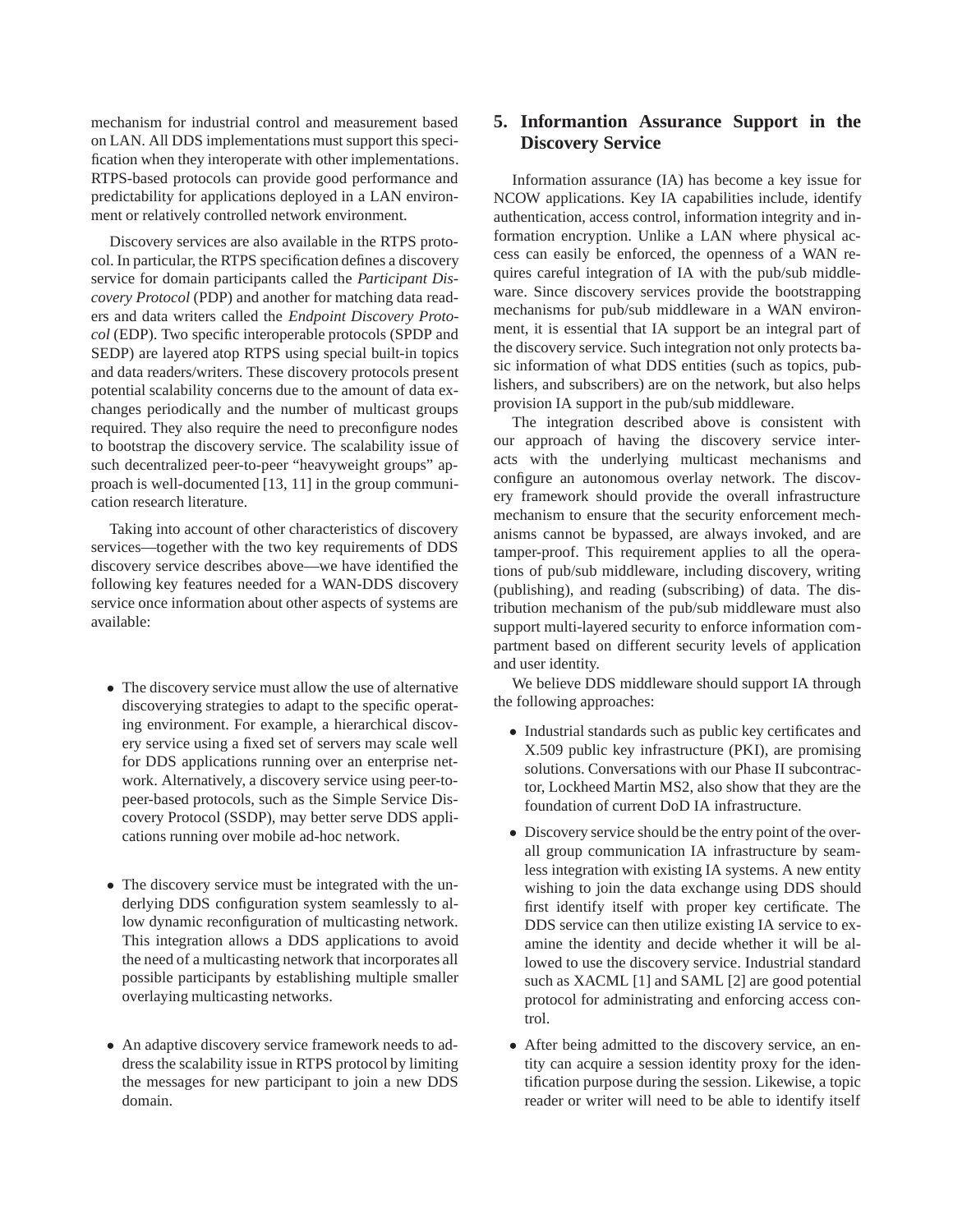and get admitted to a node daemon or a DomainParticipant before it can exchange data over the DDS infrastructure.

- Group keys are used for secure communication. Group key management is the key in secure group communication systems. The Tree-based Group Diffie-Hellman (TGDH) [6] protocol is a good candidate, among others. Group key management, however, can incur high overhead triggered by the membership changes. A layered group communication system may therefore provide better scalability than a peer-to-peer group communication system, such as RTPS.
- The certificate proxy is important even after an entity has joined the data exchange. Unlike typical static pub/sub systems where a subscriber doesn't care where a piece of information is published, many DoD applications do care about the authenticity and the origin of the information. Warfighters care less about how they acquire the information than they do about the origin of the information and who processed the information. It is therefore important for the DDS infrastructure to support some digital signing capability.

#### **6. Concluding Remarks**

This paper motivated the need to enhance DDS with an adaptive discovery services framework for large-scale NCOW applications and also surveyed the key requirements and features of such framework. A range of discovery mechanisms are needed for different environmental constraints and systemic requirements to provide the proper trade-offs in performance, resource usage, dependability, and predictability.

Based on our investigation, the existing RTPS-based DDS interoperability wire protocol specification has significant scalability limitations in terms of the number of house-keeping messages with regards to the number of participants (readers/writers), topics, the number joining and leaving the data exchange, and the ability to support prioritized message delivery. The same scalability issue also applies to group key management needed for secure communication in IA. In comparison, a layered messaging protocol is both much more scalable and predictable although it imposes slight overhead on each message delivery compared to RTPS-based messaging protocol.

We described the validity of a framework-based approach where multiple discovery mechanisms can be plugged into a DDS implementation to support various different operating environments and group communication messaging protocols. We also showed how the discovery framework can be implemented to collaborate with the existing DoD IA infrastructure to set up the IA support in a DDS environment. In future work, we will implement the various features needed to realize such an adaptive discovery framework. We also plan to standardize the resulting discovery framework interfaces and the RTPS protocol enhancement via the OMG standardization process.

#### **Acknowledgments**

The research presented in this paper is partially based upon work supported by the US. Navy Sea Systems CommandX under Contract No. M65538-07-M-0113.Any opinions, findings, and conclusions or recommendations expressed in this paper are those of the authors and do not necessarily reflect the views of the Navy Sea Systems Command.

#### **References**

- [1] Oasis security services, extensible access control markup language (xacml) tc. http://www.oasis-open.org/ committees/xacml.
- [2] Oasis security services, security assertion markup language (saml) tc. http://www.oasis-open.org/ committees/security.
- [3] D. S. Alberts, J. J. Garstka, and F. P. Stein. *Network Centric Warfare – Developing and Leveraging Information Superiority*. The Command and Control Research Program Publication, www.dodccrp.org, 2000.
- [4] J. Hoffert, D. Schmidt, and A. Gokhale. A QoS Policy Configuration Modeling Language for Publish/Subscribe Middleware Platforms. In *Proceedings of International Conference on Distributed Event-Based Systems (DEBS)*, pages 140–145, Toronto, Canada, June 2007.
- [5] IEC. *IEC/PAS 62030 (2004-11): Digital data communications for measurement and control – Fieldbus for use in industrial control systems*, chapter Section 2: Real-Time Publish-Subscribe (RTPS) Wire Protocol Specification Version 1.0, pages 97–159. International Electrotechnical Commission, Geneva, Switzerland, 1.0 edition, 2004. It is intended that the content of this PAS will be incorporated in the future new editions of the various parts of IEC 61158 series according to the structure of this series.
- [6] Y. Kim, A. Perrig, and G. Tsudik. Tree-based Group Key Management. *ACM Transactions on Information and System Security (TISSEC)*, 7(1):60–96, Feb. 2004.
- [7] Network centric operations and warfare (ncow) wiki. http: //ncow.nps.edu/wiki/index.php/Main Page.
- [8] Object Management Group. *The Real-time Publish-Subscribe Wire Protocol DDS Interoperability Wire Protocol Specification*. Object Management Group, OMG Document ptc/06-08-02 edition, Aug. 2006.
- [9] Object Management Group. *Data Distribution Service for Real-time Systems Specification*, 1.2 edition, Jan. 2007.
- [10] *The Implementation of Network Centric Warfare*. Office of Force Transformation, The U.S. Department of Defense, 2003.